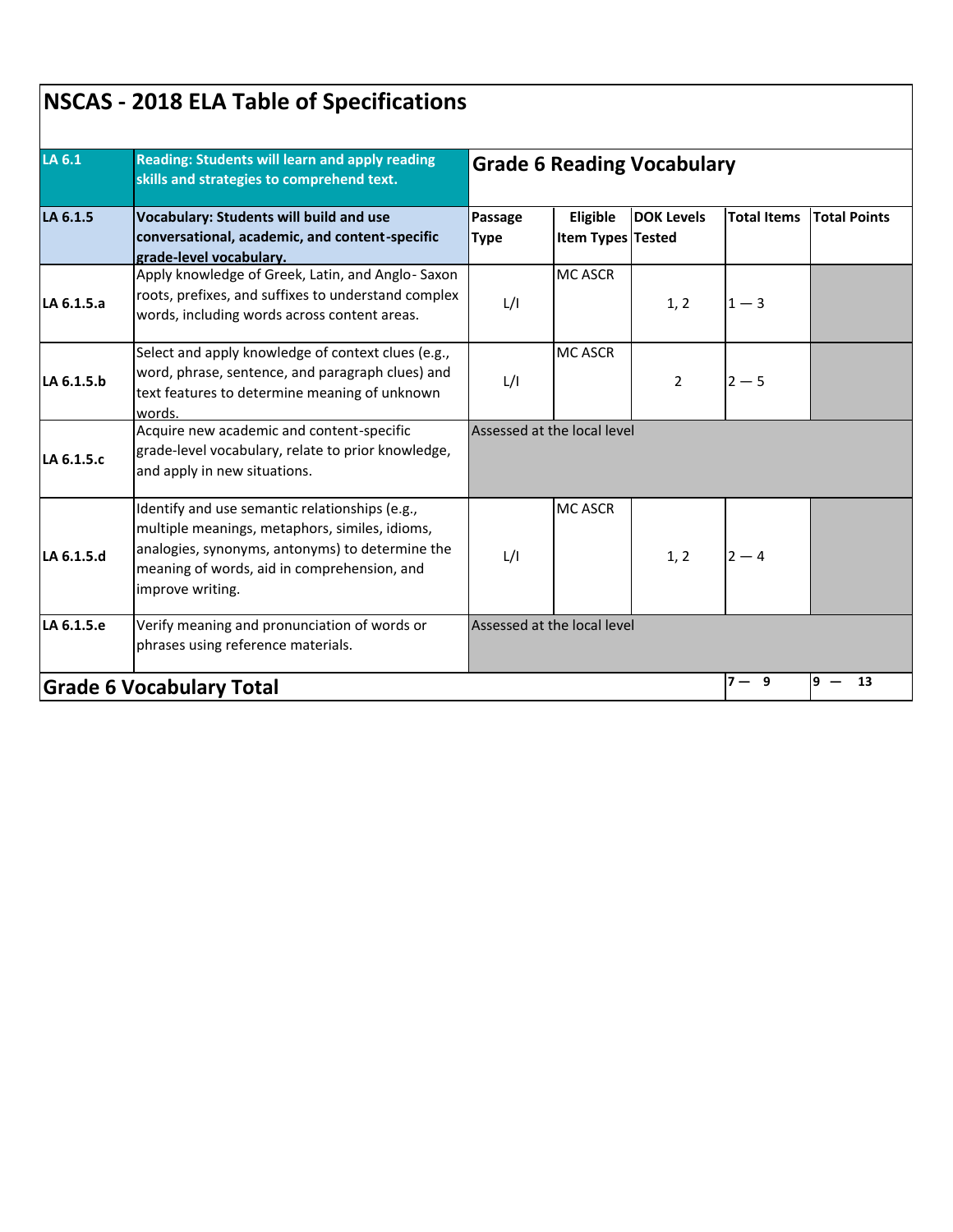| LA 6.1     | Reading: Students will learn and apply reading<br>skills and strategies to comprehend text.                                                                                                                                                                  | <b>Grade 6 Reading Comprehension</b> |                               |                   |                    |                     |
|------------|--------------------------------------------------------------------------------------------------------------------------------------------------------------------------------------------------------------------------------------------------------------|--------------------------------------|-------------------------------|-------------------|--------------------|---------------------|
| LA 6.1.6   | <b>Comprehension: Students will construct meaning</b><br>by applying prior knowledge, using text<br>information, and monitoring comprehension while<br>reading increasingly complex grade-level literary<br>and informational text.                          | Passage<br><b>Type</b>               | Eligible<br>Item Types Tested | <b>DOK Levels</b> | <b>Total Items</b> | <b>Total Points</b> |
| LA 6.1.6.a | Analyze text to determine author's purpose(s) and<br>describe how author's perspective influences text.                                                                                                                                                      | L/I                                  | MC ASCR<br><b>EBSR</b>        | 2, 3              | $2 - 5$            |                     |
| LA 6.1.6.b | Analyze and explain the relationships between<br>elements of literary text (e.g., character<br>development, setting, plot, conflict, point of view,<br>theme).                                                                                               | L                                    | MC ASCR<br><b>EBSR</b>        | 2, 3              | $1 - 5$            |                     |
| LA 6.1.6.c | Identify and explain why authors use literary<br>devices (e.g., simile, metaphor, alliteration,<br>onomatopoeia, imagery, rhythm, personification,<br>hyperbole, idioms, analogy, tone, mood).                                                               | L/I                                  | <b>MC ASCR</b><br><b>EBSR</b> | 1, 2, 3           | $1-3$              |                     |
| LA 6.1.6.d | Summarize and analyze a literary text and/or<br>media, using key details to explain the theme.                                                                                                                                                               | L                                    | MC ASCR<br>EBSR               | 2, 3              | $2 - 5$            |                     |
| LA 6.1.6.e | Summarize and analyze an informational text<br>and/or media, using supporting details to explain<br>the main idea.                                                                                                                                           |                                      | MC ASCR<br><b>EBSR</b>        | 2, 3              | $2 - 5$            |                     |
| LA 6.1.6.f | Apply knowledge of text features to locate<br>information and explain how the information<br>contributes to an understanding of print and digital<br>text.                                                                                                   | L/I                                  | <b>MC ASCR</b><br>EBSR        | 2, 3              | $2 - 5$            |                     |
| LA 6.1.6.g | Use textual evidence to compare and contrast the<br>characteristics that distinguish a variety of literary<br>and informational texts.                                                                                                                       | L/I                                  | MC ASCR<br><b>EBSR</b>        | 2, 3              | $1 - 5$            |                     |
| LA 6.1.6.h | Explain the relationships or interactions between<br>two or more individuals, events, ideas, or concepts<br>in literary and informational texts, citing textual<br>evidence to develop a regional, national, and<br>international multicultural perspective. | L/I                                  | MC ASCR<br>EBSR               | 2, 3              | $0 - 4$            |                     |
| LA 6.1.6.i | Construct and/or answer literal, inferential, critical,<br>and interpretive questions and support answers<br>with explicit evidence from the text or additional<br>sources.                                                                                  | L/I                                  | MC ASCR<br>EBSR               | 1, 2, 3           | $2 - 5$            |                     |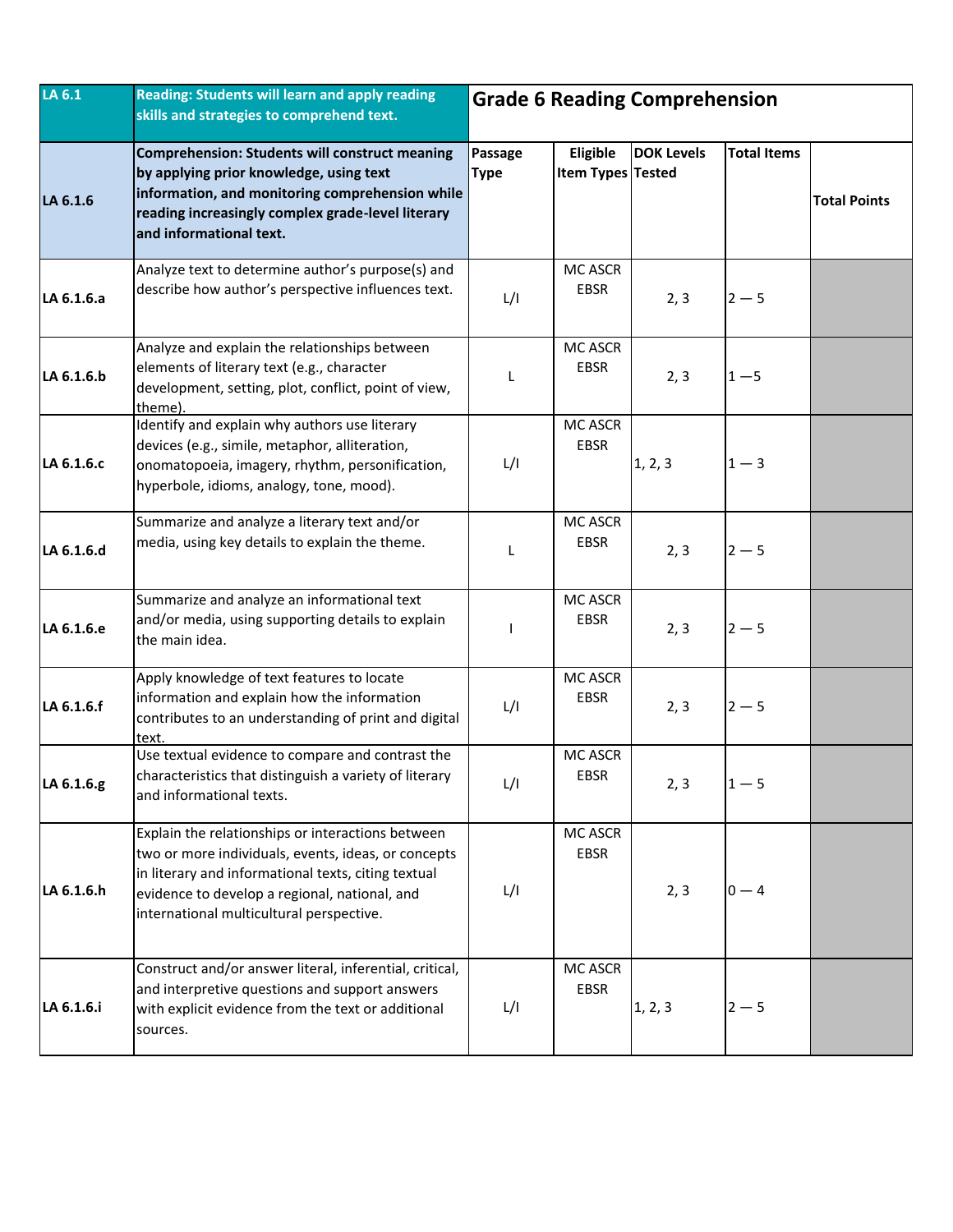| LA 6.1.6.j | Apply knowledge of organizational patterns to<br>comprehend informational text (e.g.,<br>sequence/chronological, description, cause and<br>effect, compare/contrast, fact/opinion).                                                                                                                                     |                             | <b>MC ASCR</b><br><b>EBSR</b> | 2, 3           | $1 - 3$   |          |  |
|------------|-------------------------------------------------------------------------------------------------------------------------------------------------------------------------------------------------------------------------------------------------------------------------------------------------------------------------|-----------------------------|-------------------------------|----------------|-----------|----------|--|
| LA 6.1.6.k | Select text for a particular purpose (e.g., answer a<br>question, solve problems, enjoy, form an opinion,<br>understand a specific viewpoint, predict outcomes,<br>discover models for own writing, accomplish a task), Assessed at the local level<br>citing evidence to support analysis, reflection, or<br>research. |                             |                               |                |           |          |  |
| LA 6.1.6.  | Build background knowledge and activate prior<br>knowledge to clarify text, deepen understanding,<br>and make text-to-self, text-to- text, and<br>text-to-world connections while reading complex<br>text                                                                                                               | Assessed at the local level |                               |                |           |          |  |
| LA 6.1.6.m | Self-monitor comprehension and independently<br>apply appropriate strategies to understand text.                                                                                                                                                                                                                        | Assessed at the local level |                               |                |           |          |  |
| LA 6.1.6.n | Make and confirm/modify predictions and<br>inferences with text evidence while previewing and<br>reading literary, informational, digital text, and/or<br>media.                                                                                                                                                        | Assessed at the local level |                               |                |           |          |  |
| LA 6.1.6.0 | Demonstrate an understanding of complex text<br>using textual evidence via multiple mediums (e.g.,<br>writing, artistic representation, video, other media).                                                                                                                                                            | Assessed at the local level |                               |                |           |          |  |
| LA 6.1.6.p | Analyze the extent to which a filmed or live<br>production of a story, drama, or poem resembles or<br>differs from the text or script.                                                                                                                                                                                  | Assessed at the local level |                               |                |           |          |  |
|            | <b>Grade 6 Comprehension Total</b>                                                                                                                                                                                                                                                                                      |                             |                               | MC, ASCR, EBSR | $20 - 22$ | 28<br>32 |  |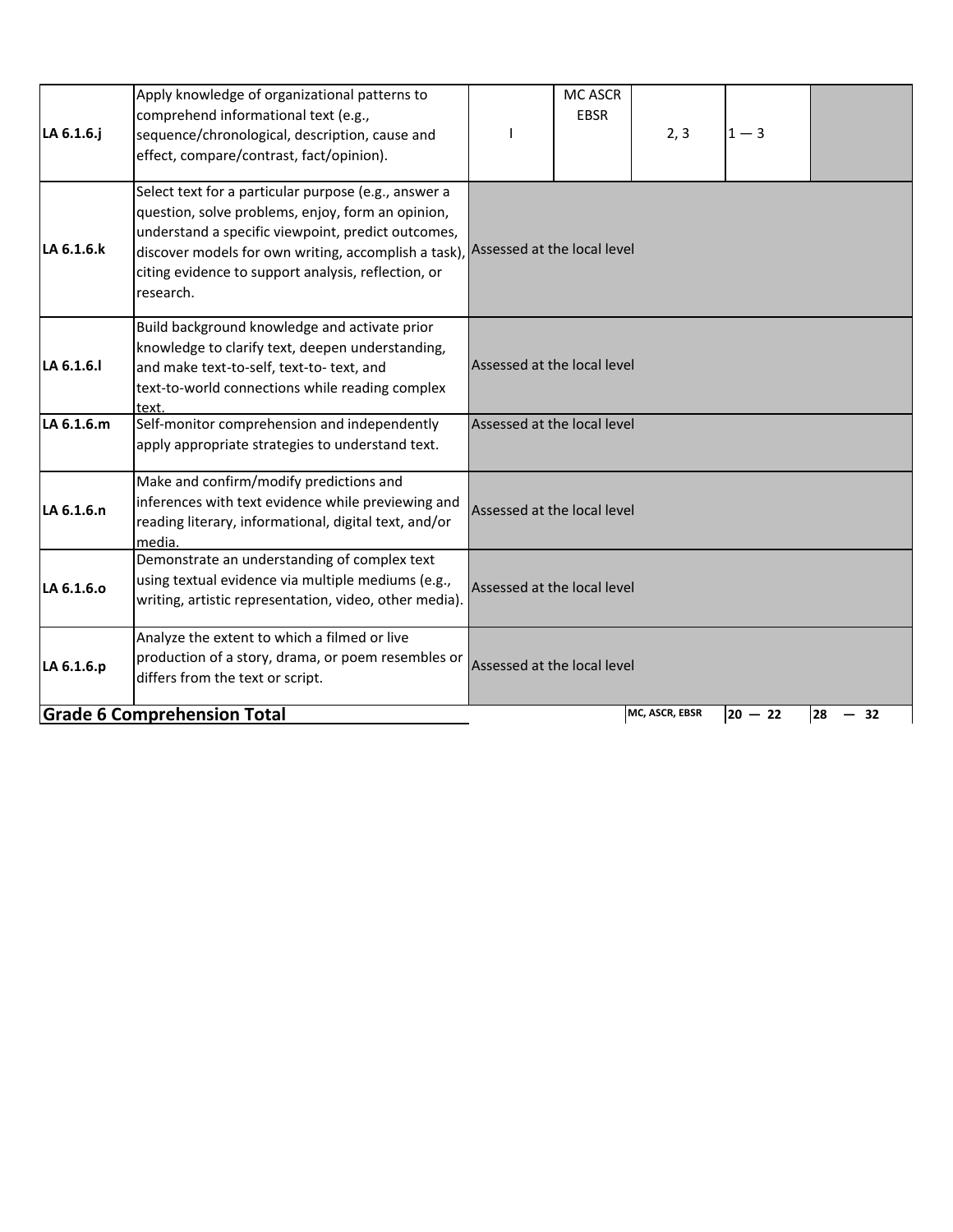| LA 6.2     | Writing: Students will learn and apply writing skills Grade 6 Writing Skills<br>and strategies to communicate.                                                                                                                                      |                             |                                    |                    |                     |  |  |
|------------|-----------------------------------------------------------------------------------------------------------------------------------------------------------------------------------------------------------------------------------------------------|-----------------------------|------------------------------------|--------------------|---------------------|--|--|
| LA 6.2.1   | <b>Writing Process: Students will apply the</b><br>writing process to plan, draft, revise, edit, and<br>publish writing using correct spelling, grammar,<br>punctuation, and other conventions of standard<br>English appropriate for grade-level.  | <b>Eligible Item Types</b>  | <b>DOK Levels</b><br><b>Tested</b> | <b>Total Items</b> | <b>Total Points</b> |  |  |
| LA 6.2.1.a | Use prewriting activities and inquiry tools to<br>recursively generate ideas, organize information,<br>guide writing, and answer questions.                                                                                                         | Assessed at the local level |                                    |                    |                     |  |  |
| LA 6.2.1.b | Generate a draft that develops a clear topic suited<br>to the purpose and intended audience and<br>organizational pattern, including a strong thesis,<br>body, conclusion, and appropriate transitions linked<br>to the purpose of the composition. | <b>MC ASCR EBSR</b>         | 2, 3                               | $0 - 3$            |                     |  |  |
| LA 6.2.1.c | Gather and use relevant information and evidence<br>from multiple authoritative print and/or digital<br>sources including primary and secondary sources to<br>support claims or theses.                                                             | <b>MC ASCR EBSR</b>         | 2, 3                               | $1 - 3$            |                     |  |  |
| LA 6.2.1.d | Compose paragraphs with grammatically correct<br>simple, compound, and complex sentences of<br>varying length and complexity.                                                                                                                       | <b>MC ASCR EBSR</b>         | 2, 3                               | $0 - 3$            |                     |  |  |
| LA 6.2.1.e | Revise to improve and clarify writing through<br>self-monitoring strategies and feedback from<br>others.                                                                                                                                            | Assessed at the local level |                                    |                    |                     |  |  |
| LA 6.2.1.f | Provide oral, written, and/or digital descriptive<br>feedback to other writers.                                                                                                                                                                     | Assessed at the local level |                                    |                    |                     |  |  |
| LA 6.2.1.g | Adjust writing processes to persevere in short and<br>long-term writing tasks of increasing length and<br>complexity.                                                                                                                               | Assessed at the local level |                                    |                    |                     |  |  |
| LA 6.2.1.h | Proofread and edit writing recursively for format<br>and conventions of standard English (e.g., spelling,<br>capitalization, grammar, punctuation, syntax,<br>semantics).                                                                           | Assessed at the local level |                                    |                    |                     |  |  |
| LA 6.2.1.i | Display academic honesty and integrity by avoiding<br>plagiarism and/or overreliance on any one source<br>and by following a standard format for citation.                                                                                          | <b>MC ASCR EBSR</b>         | 2, 3                               | $ 0 - 3 $          |                     |  |  |
| LA 6.2.1.j | Publish a legible document using a variety of media,<br>and apply formatting techniques to enhance the<br>readability and impact of the document (e.g., fonts,<br>spacing, design, images, citations).                                              | Assessed at the local level |                                    |                    |                     |  |  |